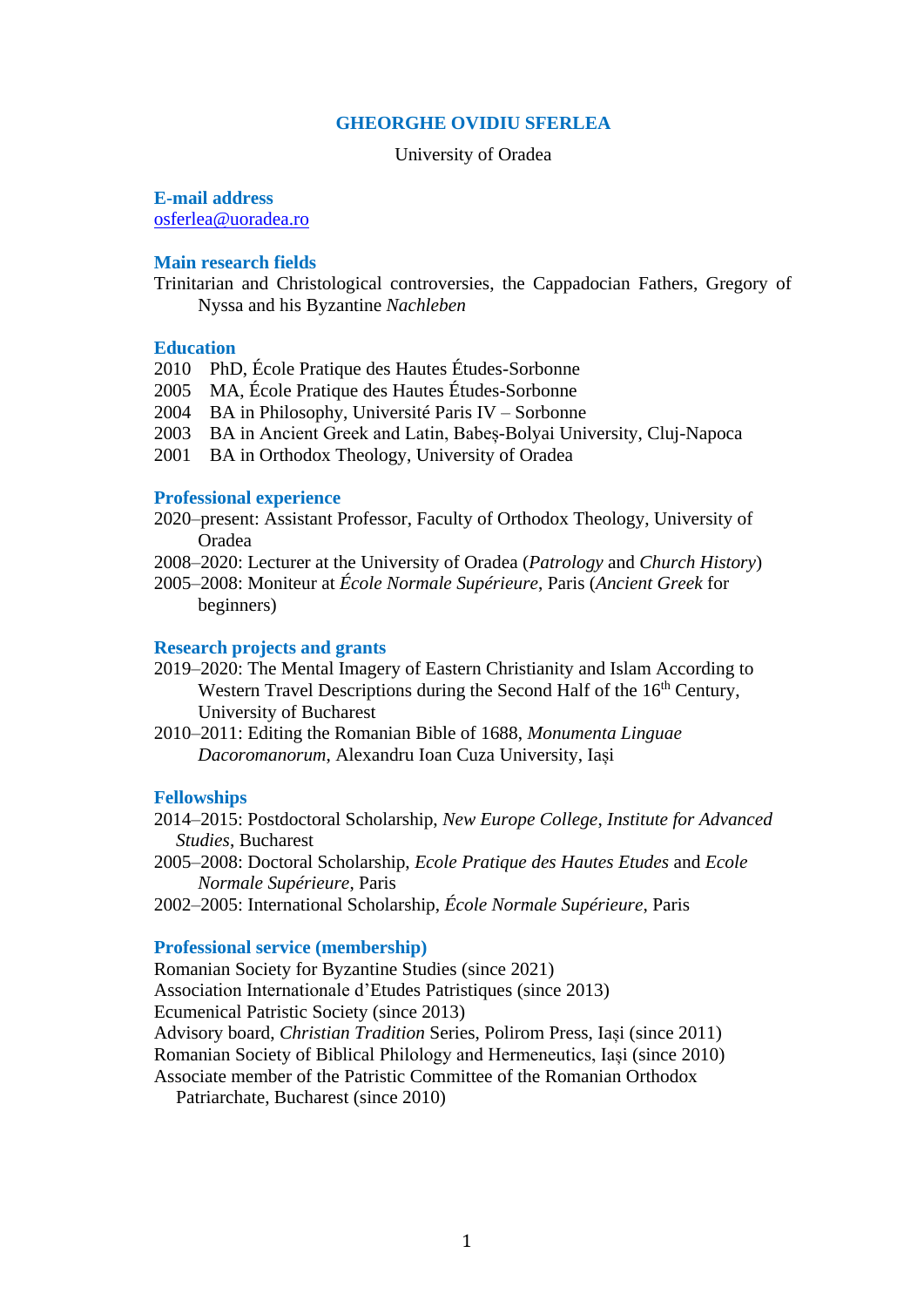# **Publications**

# **Books (monographs, critical editions)**

- Gregory of Nyssa, *Against Eunomius* I, translation from Ancient Greek and notes. *Christian Tradition* Series. Iași: Polirom, 2010.
- *The Infinity of God in Gregory of Nyssa: the Theological Use of a Concept*. Iași: Alexandru-Ioan Cuza University Press, 2015.
- Gregory of Nyssa, *Against Eunomius* II, introduction, translation from Ancient Greek and notes. *Christian Tradition* Series. Iași: Polirom, 2020.

## **Edited Books**

*Confession and Eucharist, Divine Mysteries for the Transfiguration of Human Person*, together with D. Meghesan and E. Cioara. Oradea: Oradea University Press, 2014.

# **Articles in journals**

- "Not my will, but yours be done': *Luke* 22, 42 in the Apollinarian Controversy." *Sobornost incorporating Eastern Churches Review* 41.2 (2019): 8–21.
- "La dynamique de la vie spirituelle chez saint Jean Climaque: un regard comparatif avec saint Grégoire de Nysse." *Byzantinische Zeitschrift* 110.1 (2017): 149– 168.
- "Le titre *Theotokos* dans les controverses christologiques du IV<sup>e</sup> siècle." *Laval théologique et philosophique* 72.2 (2016): 491–511.
- "Réception de la théorie du progrès perpétuel au XIV<sup>e</sup> siècle byzantin: Grégoire Palamas et Calliste Angelikoudes." *New Europe College Yearbook* 21 (2015): 117–141.
- "On the Interpretation of the Theory of Perpetual Progress (*epektasis*): taking into Account the Testimony of Eastern Monastic Tradition." *Revue d'histoire ecclésiastique* 110.3-4 (2014): 564–587.
- "Interpretation and Reception of the theory of *epektasis* in Fr Dumitru Stăniloae." *Studii Teologice* 3 (2014): 137–151.
- "À propos d'une 'théologie de l'Infini incarné' chez Grégoire de Nysse." *Ephemerides Theologicae Lovanienses* 90.3 (2014): 453–483.
- "Emily or Emmelia? An Inquiry on the Fate of St Basil the Great Mother's Name in Romanian Patristic Scholarship." *Studii Teologice* 3 (2013): 169–178.
- "L'infinité divine chez Grégoire de Nysse: de l'anthropologie à la polémique trinitaire." *Vigiliae Christianae* 67.2 (2013): 137–168.
- "Syméon le Nouveau Théologien comme témoin de la tradition spirituelle de Grégoire de Nysse." *Studia Monastica* 54.2 (2012): 235–251.
- "Philippians 2.6-7a in the Romanian Versions of the Holy Scripture, with a Brief Look at the Fourth Century Theological Controversies." *Studia Universitatis Babes-Bolyai Theologia Orthodoxa* 56.2 (2011): 15–24.

# **Articles in books**

"Grégoire de Nysse sur l'infinité divine." In *Anthologie des théologiens de l'Antiquité*, ed. by E. Junod and A. Le Boulluec. Paris: Les Editions du Cerf, 2016, p. 259–265.